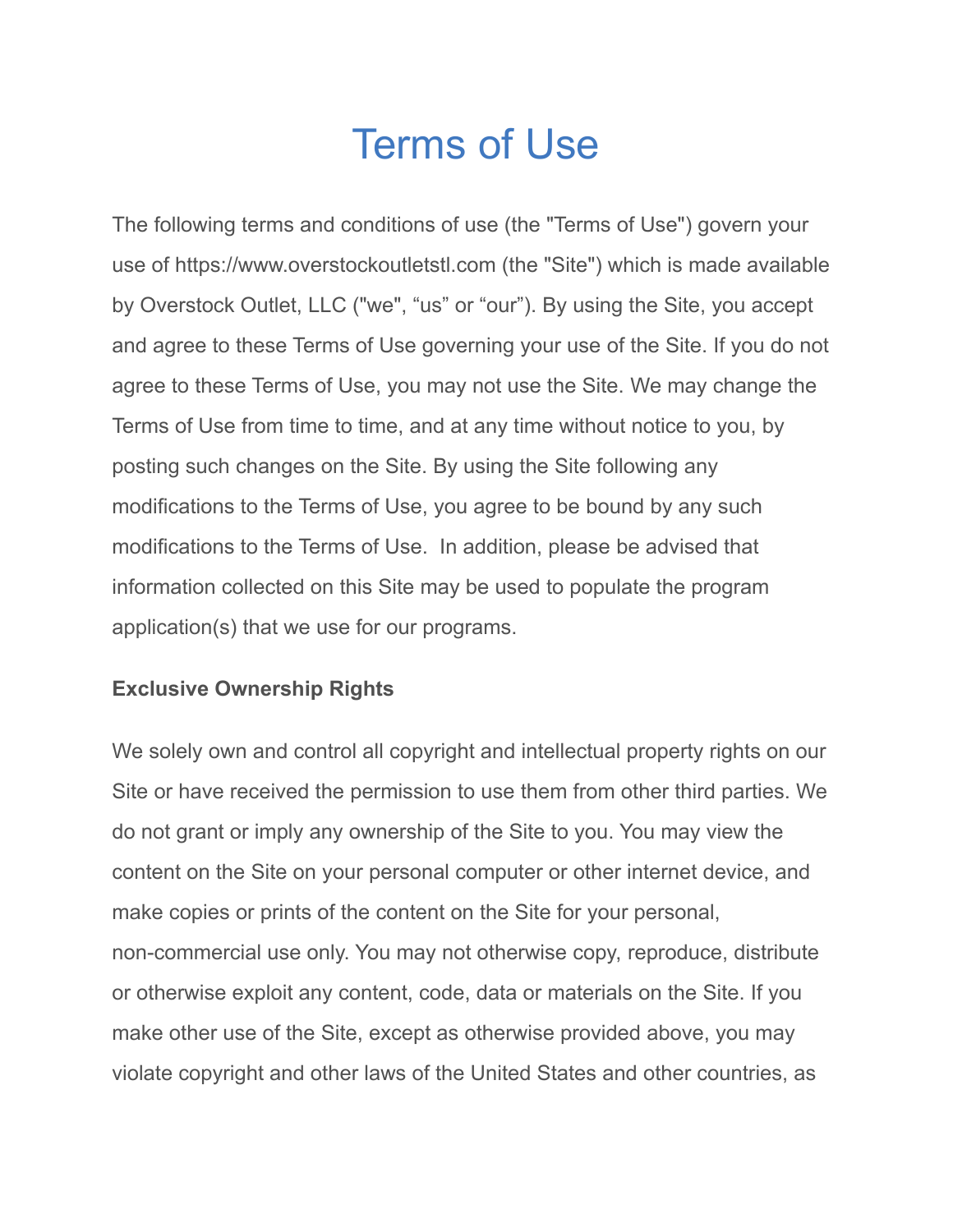well as applicable state laws and may be subject to liability for such unauthorized use. We do not grant any license or other authorization to any user of our trade names, trademarks, service marks or other marks or logos, or those of our partners, without our separate express written agreement. Third-party marks are the property of their respective owners.

#### **Use of the Site**

During your use of the Site, you may be asked to provide personal information or data to us in order to receive newsletters or other information about our products and services to assist you with your needs. Our information collection and use policies with respect to the privacy of personal information are set forth in the Site's Privacy Policy which is incorporated herein by reference. Please read our Privacy Policy before submitting any personal information. You acknowledge and agree that you are solely responsible for the accuracy and content of all personal information and any other data you submit. We cannot be responsible for maintaining any information that you provide to us, and we may delete or destroy any such information at any time.

Use of the Site for the any following purposes or activities is strictly prohibited: a) conducting or supporting illegal activity of any type whatsoever; b) transmitting or storing worms or viruses or any code of a destructive nature; c) threatening, harassing, abusing, impersonating, injuring or intimidating others; d) interfering with others' use of the Site, unless such interference is for the purpose of complying with another section of these Terms of Use; e) delivering spam or collecting information to deliver spam, or sending unsolicited email advertisements; f) decompiling, disassembling, reverse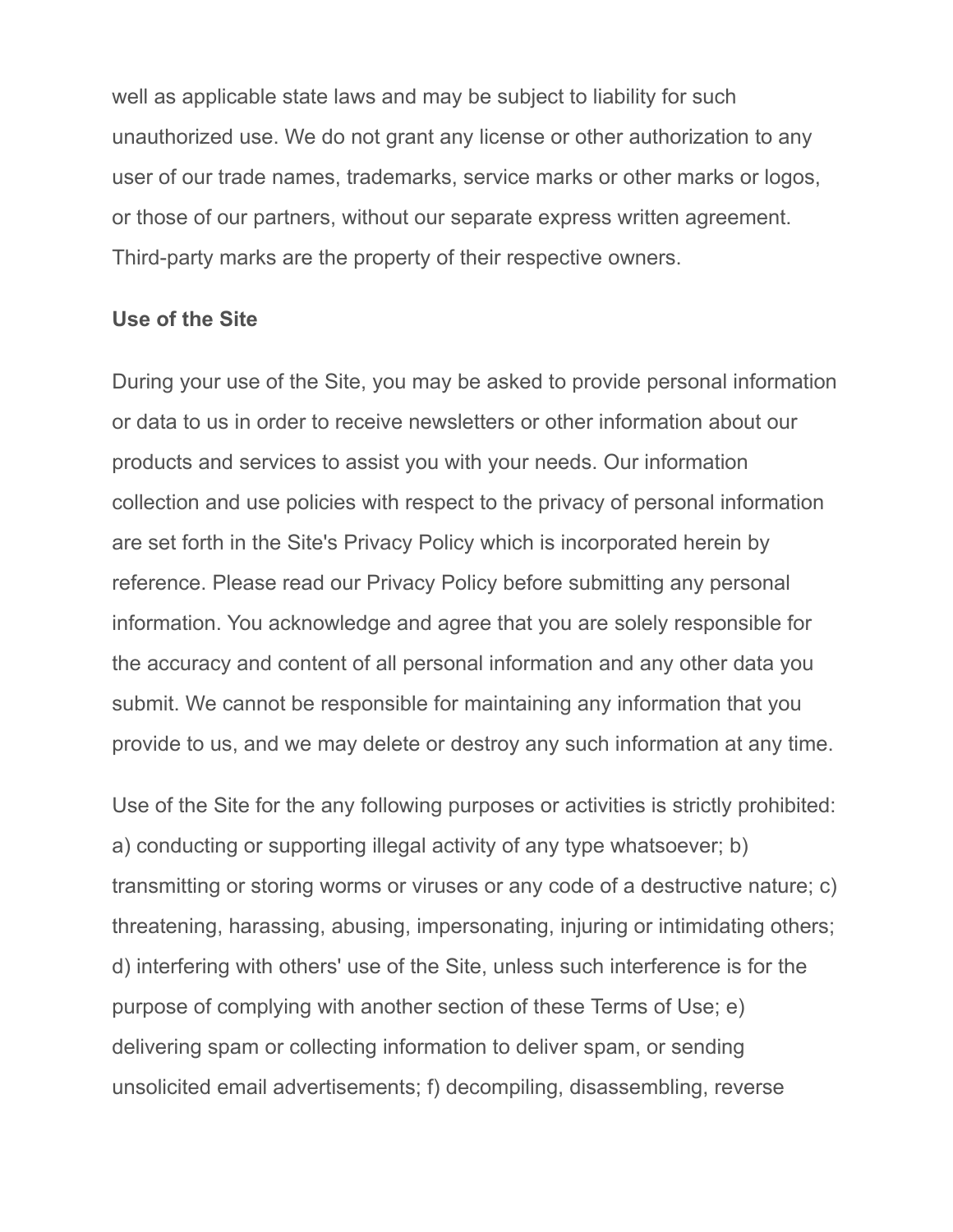engineering or otherwise attempting to discover any source code contained in the Site; g) disguising the origin of any content transmitted through the Site or manipulating your presence on the Site; and/or h) causing the launch of any automated system(s) that accesses the Site in a manner that sends more request messages to servers of the Site in a given period of time than a human can reasonably produce in the same period by using a conventional online web browser.

#### **User Accounts**

We may enable you to establish an account on the Site with a user name and password. If so, you are responsible for maintaining the strict confidentiality of your account password, and you are responsible for any activity under your account and password. You agree to (a) immediately notify us of any unauthorized use of your password or account or any other breach of security; and (b) ensure that you exit from your account at the end of each session. It is your sole responsibility to control the dissemination and use of your password, control access to and use of your account, and notify us when you desire to cancel your account on the Site. We will not be responsible or liable for any loss or damage arising from your failure to comply with this provision.

#### **Disclaimer of Warranties**

All content, materials and services provided on this Site, without limitation, are given on an "as is" and "as available" basis, without warranty of any kind, either express or implied, including, without limitation, any warranty for information, data processing services, uninterrupted access, or any warranties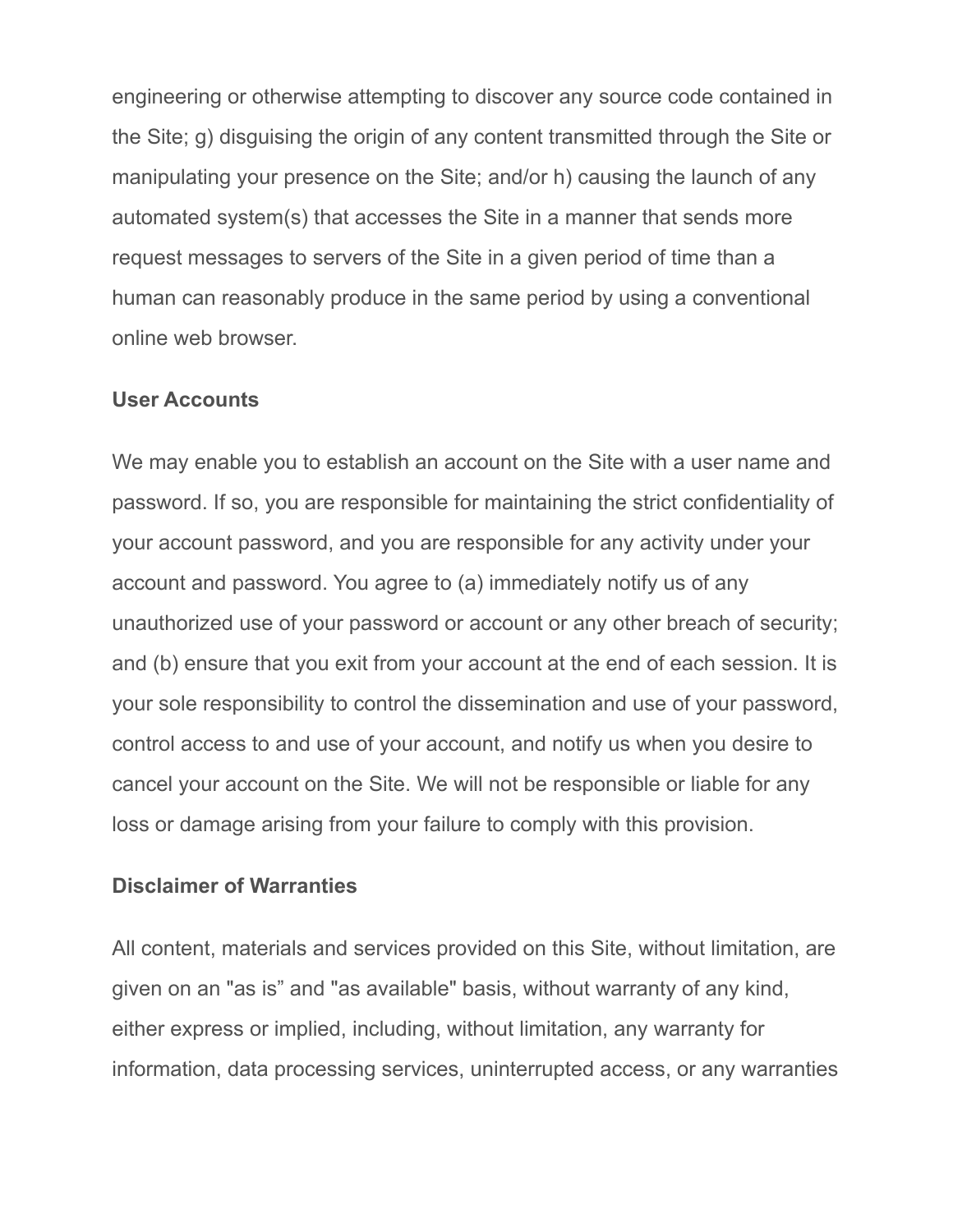concerning the availability, accuracy, usefulness, or content of information, and any warranties of title, non-infringement, merchantability or fitness for a particular purpose. We hereby disclaim any and all such warranties, express and implied. We do not warrant that the Site or the services, content, functions or materials contained therein will be timely or secure or continue uninterrupted or error-free or that defects will be corrected. We make no warranty that the Site will meet users' requirements. If you should be dissatisfied with the Site, your sole remedy is to discontinue use. You should not rely on the Site to maintain any user data. You should retain all such data and information in your own records for use in the event that the Site fails or is unavailable, or the data or information is lost.

#### **Limitation of Liability**

To the fullest extent permissible under applicable law, in no event shall we or any of our directors, officers, or employees, or those of our agents, affiliates, or content or service providers (hereinafter associated entities) be liable for damages of any kind whatsoever including, but not limited to, direct, indirect, special, incidental, consequential, exemplary or punitive arising from, or directly or indirectly related to, your use of or inability to use this Site or its content, materials and functions. Without limitation, no liability shall arise from any loss of revenue or anticipated profits or lost business or lost sales, even if we and/or our associated entities are advised of the possibility of such damages. Some jurisdictions do not allow the exclusions of certain implied warranties, so some of the above exclusions may not apply to you. In such case, the maximum liability of us shall not exceed the amount paid by you for access to this Site. In no event shall we or our associated entities be liable for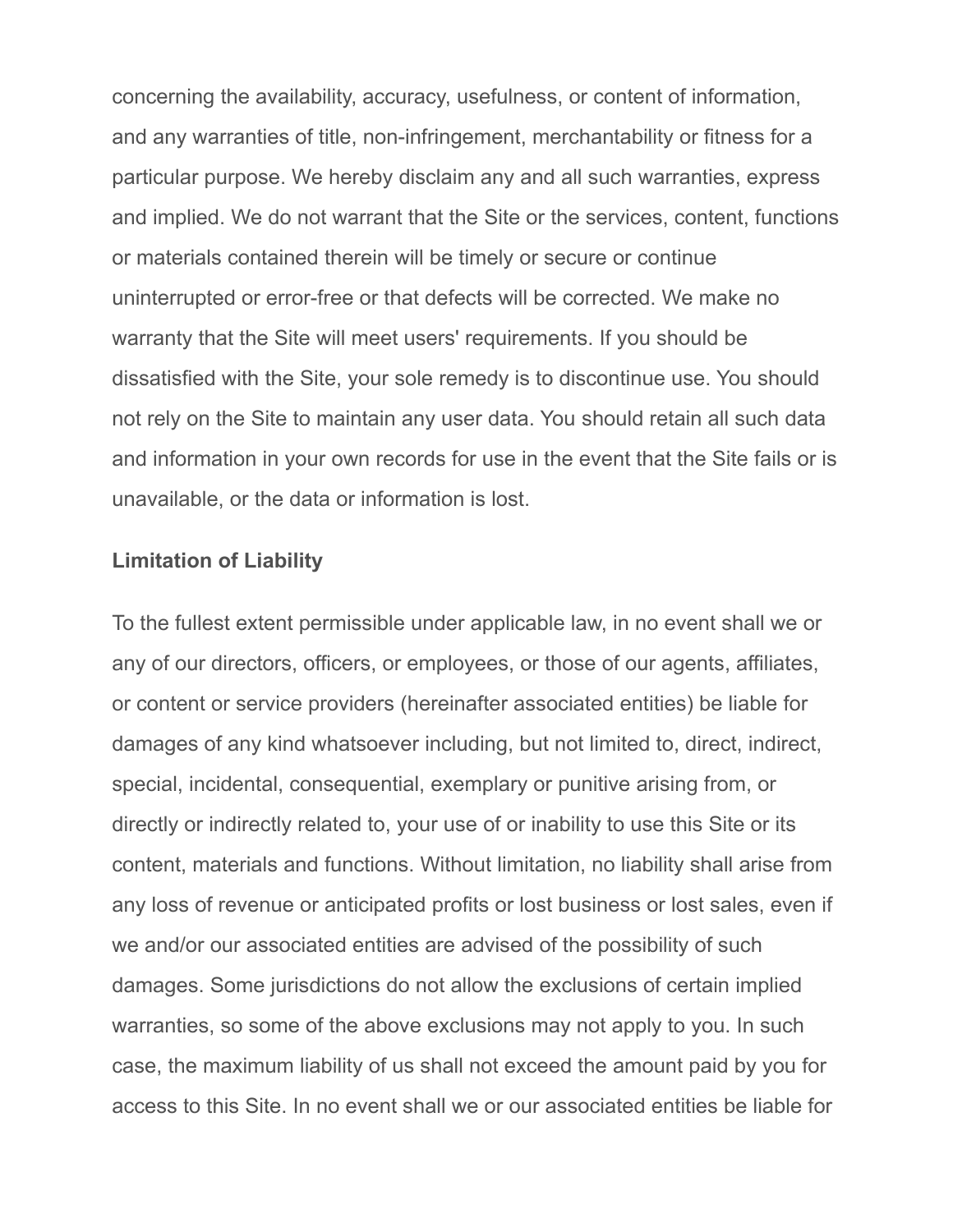any content posted, transmitted, exchanged or received by or on behalf of any user or other person on or through the Site.

### **Links from our Site**

Our Site contains links to other third-party websites maintained and operated by persons and/or companies outside of Overstock Outlet, LLC. We provide these links for your assistance and information. The existence of a linked website does not constitute an endorsement by us of the website or its content, products, services, advertising or other materials.

You understand and agree that we are not responsible or liable, directly or indirectly, for the availability or content of any linked website - or for any of the goods, services, or advertising available from these sites.

## **Applicable Laws**

We control and operate this Site from our offices in the United States of America. We are not licensed outside of the United States, and we are not soliciting business outside of the United States. We do not represent that materials on the Site are appropriate or available for use in other nations or other locations. Persons who choose to access this Site from other locations do so on their own initiative and are responsible for all aspects of compliance with local laws. These Terms of Use, and the agreement they create, shall be governed by and interpreted according to the laws of the State of Missouri, without giving effect to the State of Missouri's conflict of laws principles. You agree that any use of action that may arise under our Terms of Use shall commence and be heard in the appropriate court in the State of Missouri. You